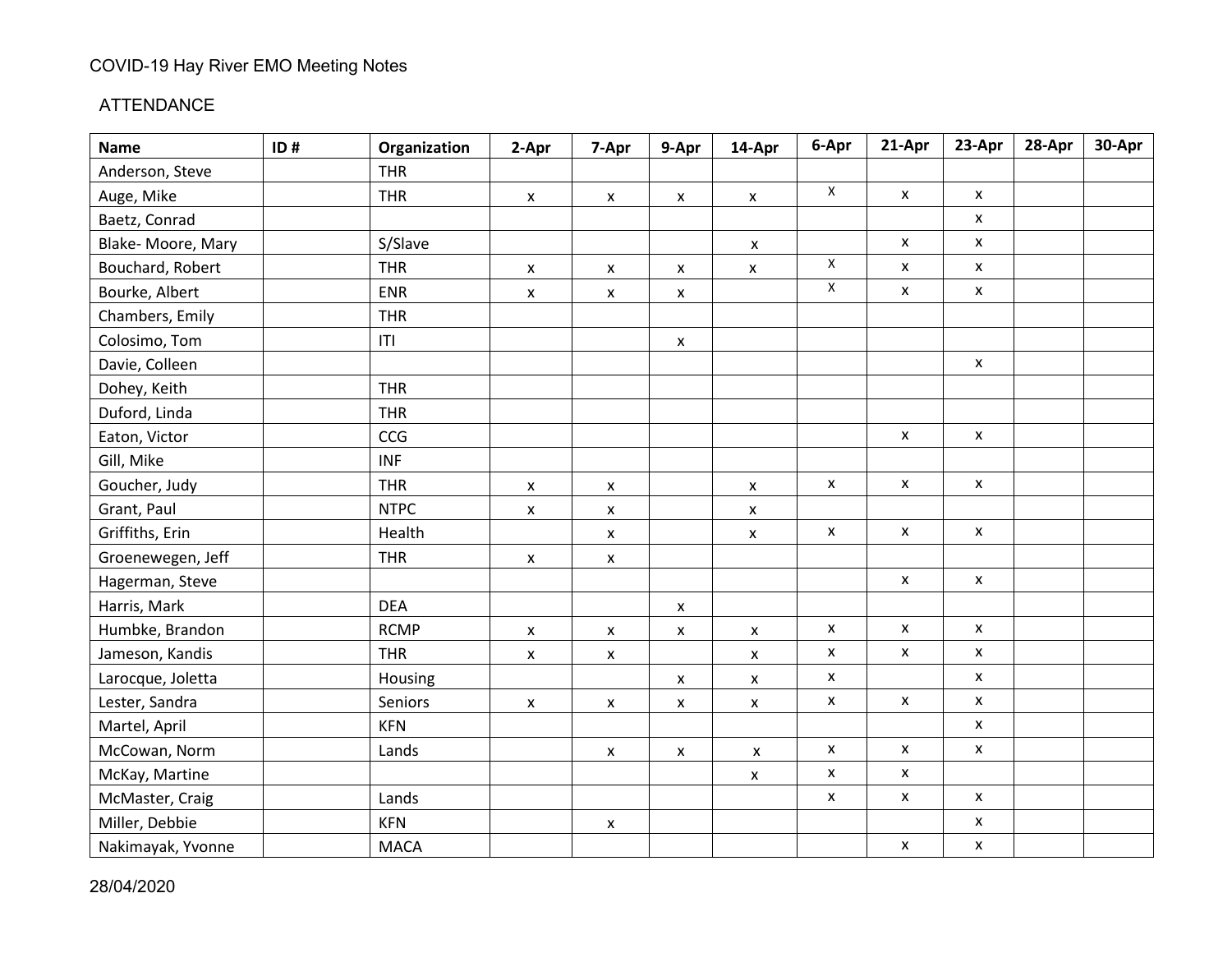## COVID-19 Hay River EMO Meeting Notes

| Neil, Tammy      | Enterprise     |              |   |   | X                         |   |                           | X |  |
|------------------|----------------|--------------|---|---|---------------------------|---|---------------------------|---|--|
| Olvera, Gavin    | S/Slave        |              |   |   |                           |   |                           |   |  |
| Piwowar, Terry   | Housing        |              |   |   |                           | X |                           |   |  |
| Potter, Ross     | <b>THR</b>     | X            | X | x | X                         | X | x                         | x |  |
| Rohit, Chirag    | PHO            |              |   |   |                           |   |                           |   |  |
| Ross, Wendy      | <b>WPFN</b>    | X            | X | X | X                         | X |                           |   |  |
| Schaefer, Allan  | <b>INF</b>     | X            | X |   |                           |   |                           |   |  |
| Smith, Glen      | <b>THR</b>     | X            | X | X | $\boldsymbol{\mathsf{x}}$ | X | $\boldsymbol{\mathsf{x}}$ | X |  |
| Soucy, Jean      | S/Slave        | $\mathsf{x}$ | X |   |                           |   |                           |   |  |
| Stanley, Ross    | <b>NUL</b>     |              | X | X | $\boldsymbol{\mathsf{x}}$ | X |                           |   |  |
| Tybring, Heather | <b>NTPC</b>    |              | X | X |                           |   |                           |   |  |
| Whitlock, Greg   | Infrastructure | x            |   | x | X                         | X |                           | x |  |
| Wilkins, Rob     | Rangers, CCGA  | X            | X | x | X                         | X | X                         | X |  |
| Willows, Brian   | <b>THR</b>     | X            | X |   | x                         | X | X                         | x |  |
| Wright, Travis   | S/Slave        |              |   |   |                           |   |                           |   |  |

| # | <b>Risk Category</b>       | <b>Risk Description</b>                                             | <b>Meeting Notes</b>                                                                                                                                                                                                                                                                                                                                                                                                         |
|---|----------------------------|---------------------------------------------------------------------|------------------------------------------------------------------------------------------------------------------------------------------------------------------------------------------------------------------------------------------------------------------------------------------------------------------------------------------------------------------------------------------------------------------------------|
|   | Medical<br><b>Services</b> | Inadequate supply of PPE<br>for medical personnel                   | Federal Government investigation the reuse/sterilization of N95 masks<br>If endorsed by the Federal CMHO, DHSS will discuss implementation for the NWT<br>HRF Department to safely store used mask for possible reuse<br>Risk ratings for medical services will be reviewed on a weekly basis<br>Universal masking implemented for staff at Woodland Manor, Supportive Living Services and<br>Dialysis.                      |
|   |                            | Inadequate supply of<br>medical equipment to<br>meet patient demand | Two ventilators at the HRRHC<br>$\bullet$<br>All clinical staff are trained on the one portable ventilator<br>Second ventilator requires a Respiratory Therapist or an Anesthesiologist to operate<br>Will transport second vent to YK if requested<br>Ordered 7 testing machines and will be able to do same day testing for anyone with<br>symptoms (approx. May)<br>No antibodies testing available for NWT at this time. |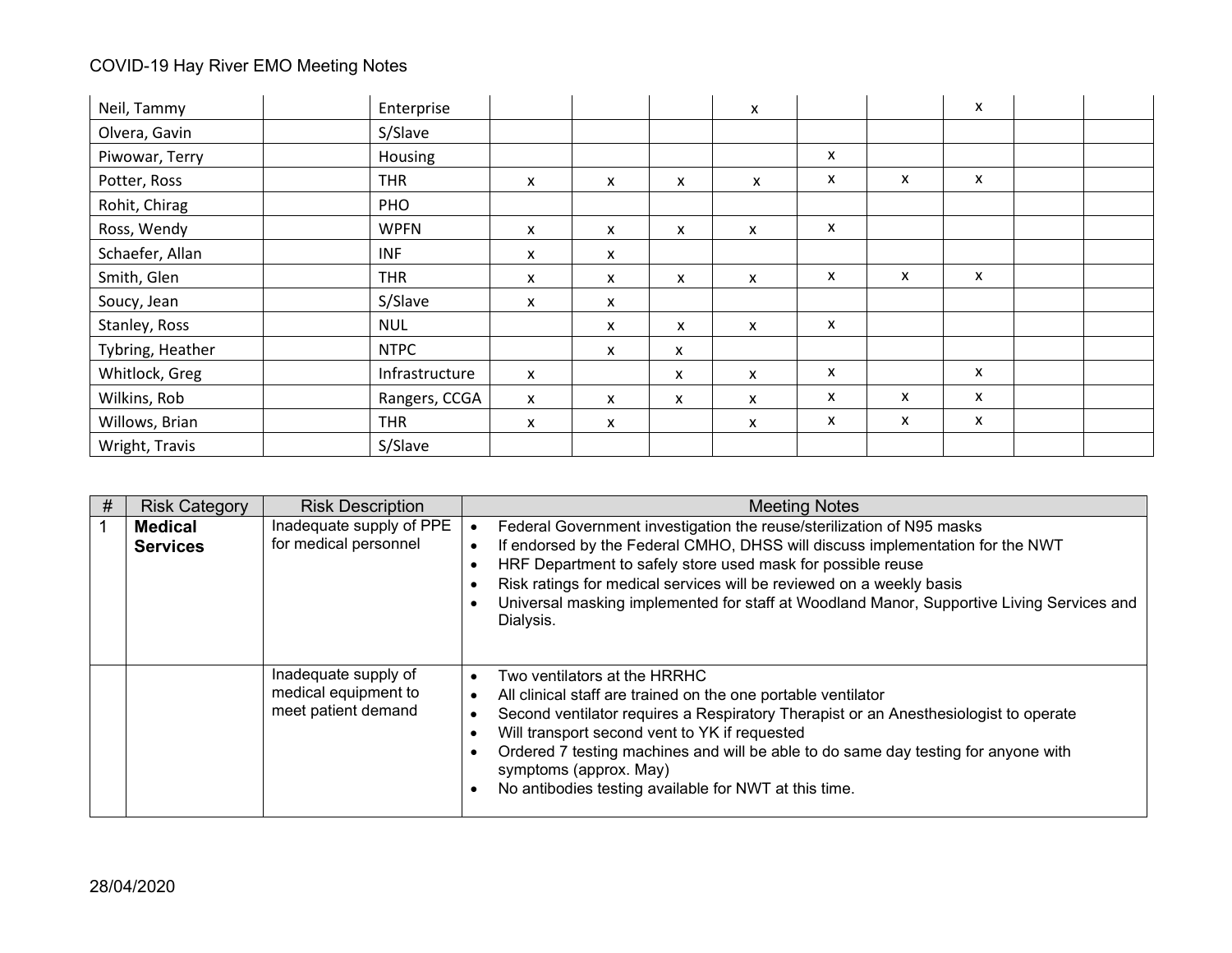## COVID-19 Hay River EMO Meeting Notes

|                |                       | Inadequate human<br>resources capacity to<br>meet patient demand                                                         | All Aurora College nursing students to be deployed at STH<br>$\bullet$<br>HRHSSA has employees currently self-isolating at home and/or self-monitoring at work<br>HRHSSA is providing the option for employees to work from home, wherever possible                                                                                                                                                                                                                                                                                                                                                                                                   |
|----------------|-----------------------|--------------------------------------------------------------------------------------------------------------------------|-------------------------------------------------------------------------------------------------------------------------------------------------------------------------------------------------------------------------------------------------------------------------------------------------------------------------------------------------------------------------------------------------------------------------------------------------------------------------------------------------------------------------------------------------------------------------------------------------------------------------------------------------------|
|                |                       | <b>HRRHC</b> reaches inpatient<br>capacity                                                                               | Based on Territorial Pandemic Response Plan, HRHSSA may also receive additional<br>$\bullet$<br>Dialysis patients and AHS repatriations<br>Hay River will now accept COVID clients for comfort care (symptom relief) or palliative care;<br>if patients come from other regions, families will be encouraged not to come with them due to<br>accommodation issues<br>Erin and Ross to talk offline re: ground transportation options to support comfort care clients                                                                                                                                                                                  |
|                |                       | Patient demand exceeds<br>morgue capacity                                                                                | 4 spaces at the HRRHC<br>$\bullet$<br>4 spaces at HHWMH<br>Additional space options within the community?                                                                                                                                                                                                                                                                                                                                                                                                                                                                                                                                             |
|                |                       | Cancellation of routine<br>services (this risk added<br>04/09/20)                                                        | Each Phase will dictate service availability<br>$\bullet$<br>This is a marathon, not a sprint – need to ensure health and social services continue to be<br>provided and people can access the services they require<br>Availability of Specialist services determined by STH<br>$\bullet$<br>Erin reiterated that health services are still available and encourage people to call first and<br>an appointment will be set up, either face to face or virtual<br>Risk rating to stay at 4<br>Review of what services can begin again at hospital - slow roll out and proceeding<br>with caution. Working with Territorial partners to evaluate risk. |
| $\overline{2}$ | <b>Long Term Care</b> | Confirmation of positive<br>COVID-19 case within<br>Woodland Manor and/or<br><b>Supportive Living</b><br><b>Services</b> | Currently reviewing risk of implementation and impact on PPE stockpile<br>$\bullet$<br>Currently reviewing impact on staffing levels if employees only work at WLM/SLS and not<br>between HRHSSA facilities<br>Health Services will also be looking for accommodations for frontline staff if positive cases<br>are identified                                                                                                                                                                                                                                                                                                                        |
| 3              | <b>Public Health</b>  | Public infection through<br>exposure at local<br>businesses                                                              | Many businesses still open; are they essential?<br>Businesses are taking safety measures but how do we enforce compliance? Are they<br>following proper protocol re: gloves/masks etc.<br>WSCC not doing inspections EHO responsible for this however only 1 in Hay River<br>Town is compiling list of essential vs non-essential and what safety protocols are in place<br>$\bullet$<br>Waiting for Dr. Kandola's office to hear about enforcement.<br>Erin will pass on to the EHO in regard to the grocery stores not having a standard on<br>sanitization and running out of sanitizer.                                                           |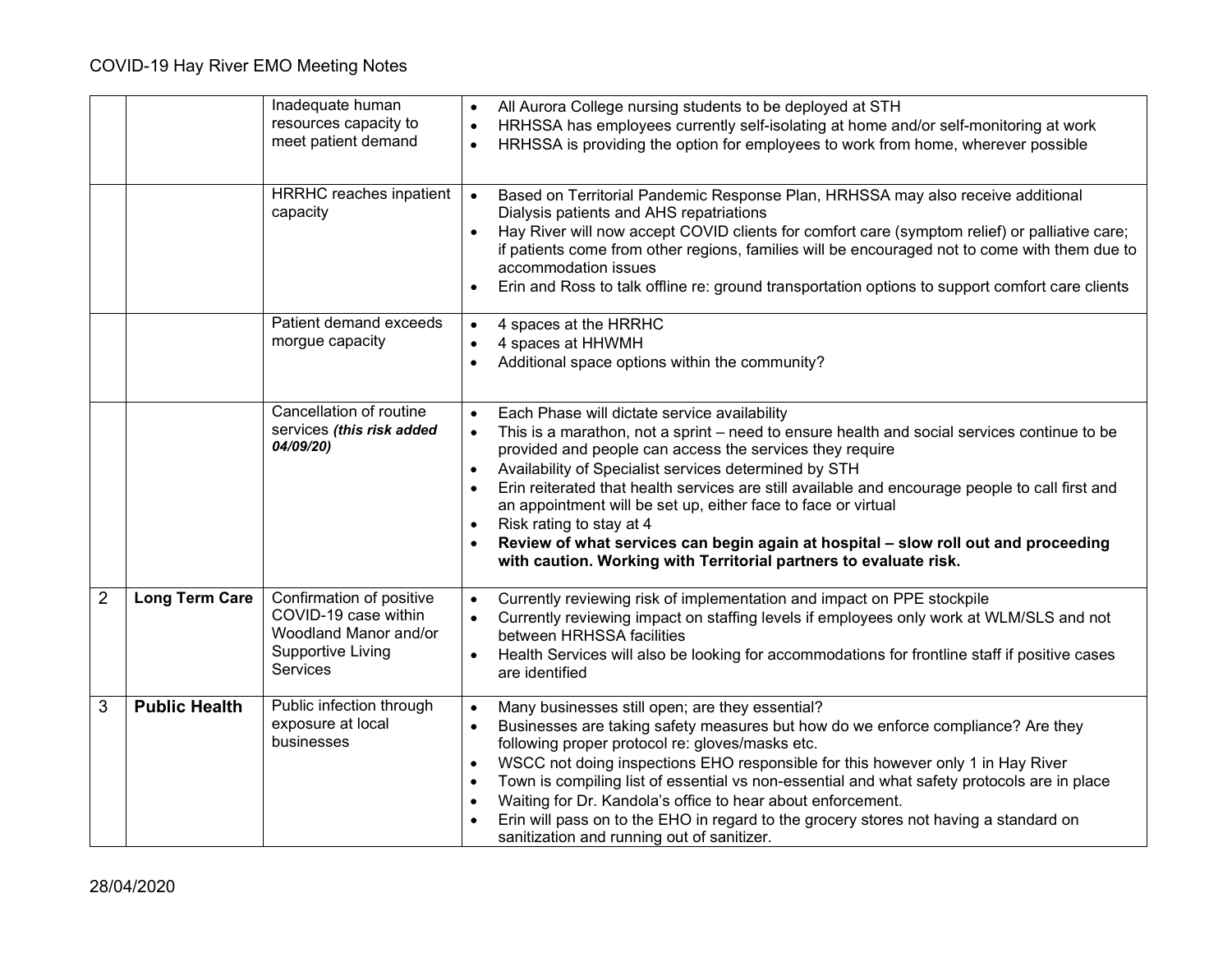|                |                                                    |                                                                          | The NWT health officer is recommending the use of cloth face coverings and Erin<br>recommends following the health Canada recommendations.<br>https://www.hss.gov.nt.ca/en/newsroom/create-simple-cloth-face-coverings-help-slow-spread-<br>covid-19-here%E2%80%99s-how<br>Important to continue to educate businesses on protecting staff and public<br>WSCC contacted re: Northmart. Mary to find out if the task force is in operation yet<br>Mayor Jameson to contact Dr. Kandola's office to request EHO rep to attend meetings.<br>Conrad Bates was suggested to attend instead due to unavailability of EHO rep.                                                                                                                                                         |
|----------------|----------------------------------------------------|--------------------------------------------------------------------------|---------------------------------------------------------------------------------------------------------------------------------------------------------------------------------------------------------------------------------------------------------------------------------------------------------------------------------------------------------------------------------------------------------------------------------------------------------------------------------------------------------------------------------------------------------------------------------------------------------------------------------------------------------------------------------------------------------------------------------------------------------------------------------|
|                |                                                    | Public infection through<br>community spread                             | Reinforce the importance everyone follows self-isolation protocols<br>$\bullet$<br>Some communication on social media/bulletin boards<br>$\bullet$<br>OCPHO recommending the general public to wear cloth face coverings<br>$\bullet$<br>OCPHO press conference April 10th re: enforcement<br>$\bullet$<br>OCPHO order dated April 10 <sup>th</sup> re: social gatherings<br>$\bullet$<br>0 cases in Hay River<br>$\bullet$<br>The five confirmed cases to date were travel related and confined<br>Erin to confirm self-isolation process from Dr. Kandola's office and report back at Apr. 16<br>meeting - process explained that involves contact tracing conducted by the DOH by virtue of<br>disclosure by the patient.                                                    |
|                |                                                    | Out of town / Territory<br>workers transmit COVID<br>into community      | OCPHO order dated April 10 <sup>th</sup> re: southern transient workforce entering the Territory<br>$\bullet$                                                                                                                                                                                                                                                                                                                                                                                                                                                                                                                                                                                                                                                                   |
|                |                                                    | Public infection through<br>travel (international,<br>interprovincial)   | Borders closed and working reasonably well so far<br>$\bullet$<br>Concerns raised around incorrect info on social media – should admins be contacted to<br>$\bullet$<br>monitor pages and remove incorrect info?<br>Advise for everyone to refer to current/reliable sources i.e. GNWT/Fed Gov't<br>Risk rating reduced to 2; closure of borders helping<br>Risk rating to be increased to a 6 or 9 due to influx of transient workers arriving over the next<br>several weeks<br>MTS provided detailed plan (approved by Chief Public Health Officer) to the Mayor. It was<br>suggested to also contact Coast Guard, CN for their plans.<br>Judy to create a table listing all gov't organizations, transient crews with arrival dates and<br>total number of people involved. |
| $\overline{4}$ | Seniors/<br><b>Vulnerable</b><br><b>Population</b> | Access to essential<br>goods/services as well as<br>COVID-19 information | Seniors experiencing food shortages have been directed to appropriate organizations in<br>$\bullet$<br>territory for assistance<br>Anglican Church holding food drive on April 4 to assist vulnerable families in need<br>$\bullet$<br>Whispering Willows has prepped some food and handed out to those in need<br>$\bullet$<br>Receiving approx. 60 dz eggs from Polar eggs for distribution to seniors<br>$\bullet$<br>Still require guidance/communication on how to support seniors/vulnerable persons<br>Strongly recommend a local group to address the senior and at-risk population.                                                                                                                                                                                    |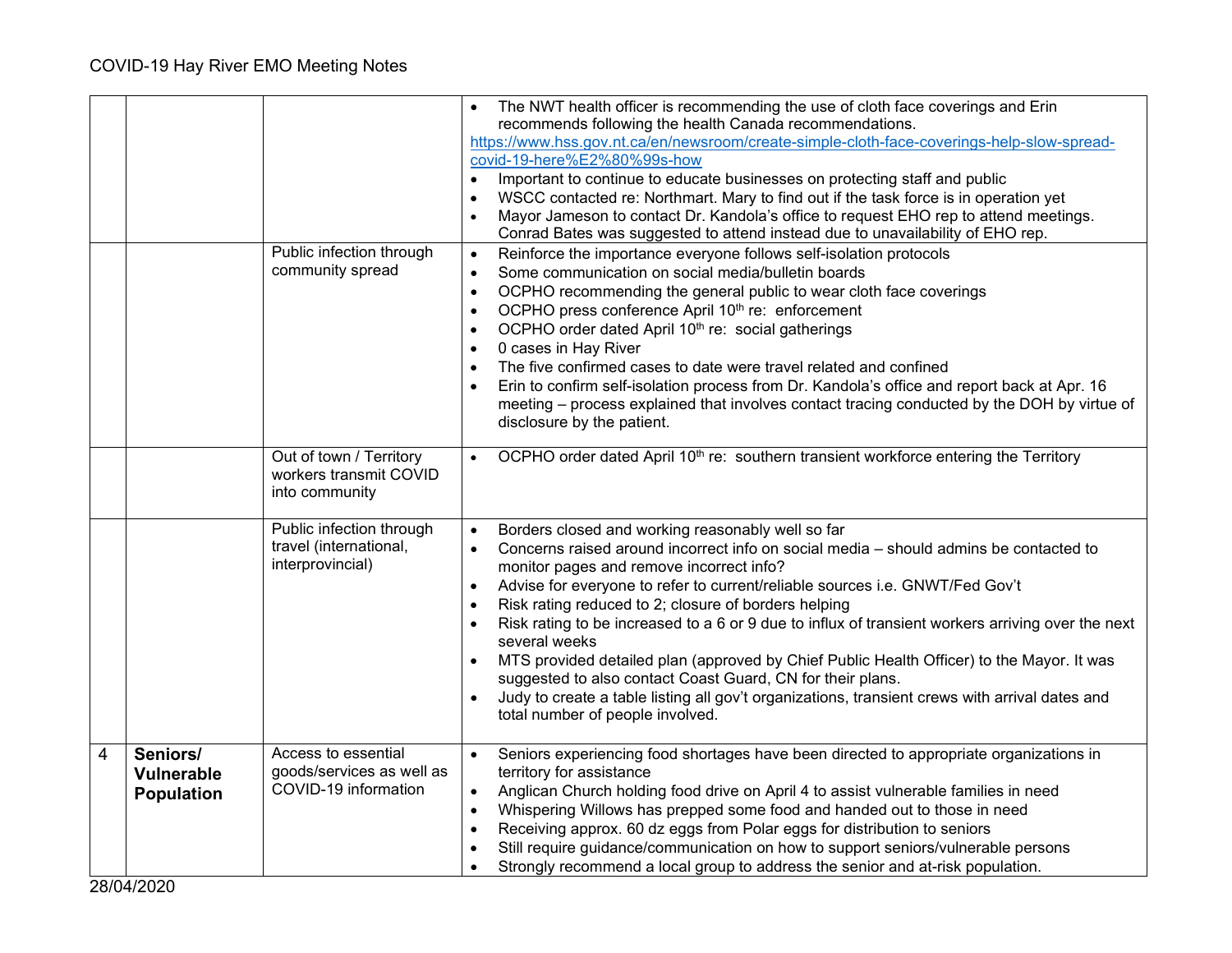|                |                                        |                                                                                                    | Erin will add new risk category, long term care clients for Apr. 16th mtg.<br>Hay River Senior Society will receive \$3-5K from the United Way. Sandra open to<br>suggestions on how best to spend this money.<br>Approval received to restrict visitors at apartments, multiplexes, etc. This will help address<br>$\bullet$<br>the self-isolation concerns at the seniors' facilities.<br>The Pastor at the Hay River Dene Pentecostal Chapel contacted the town offering support to<br>this group and community.<br>United Way application completed. Informed Enterprise and KFN of application.<br>$\bullet$ |
|----------------|----------------------------------------|----------------------------------------------------------------------------------------------------|-------------------------------------------------------------------------------------------------------------------------------------------------------------------------------------------------------------------------------------------------------------------------------------------------------------------------------------------------------------------------------------------------------------------------------------------------------------------------------------------------------------------------------------------------------------------------------------------------------------------|
| 5              | <b>Protective</b><br><b>Services</b>   | Unable to meet first<br>response demands due to                                                    | 65% available staff - 21 staff<br>$\bullet$<br>Temps and medical questionnaires completed daily by staff<br>$\bullet$                                                                                                                                                                                                                                                                                                                                                                                                                                                                                             |
|                | (Medical / Fire)                       | limited personnel capacity                                                                         | Treating each call as though they were exposed to virus<br>$\bullet$                                                                                                                                                                                                                                                                                                                                                                                                                                                                                                                                              |
|                |                                        |                                                                                                    | FD members practicing extreme hygiene processes<br>Obtained 300 additional simple face masks. Provided inventory to MACA                                                                                                                                                                                                                                                                                                                                                                                                                                                                                          |
|                |                                        |                                                                                                    | Have increased their screening processes to match what the hospital is doing                                                                                                                                                                                                                                                                                                                                                                                                                                                                                                                                      |
|                |                                        | Inadequate supply of PPE<br>for first responders leads                                             | Have approx. 1-month supply of PPE<br>$\bullet$                                                                                                                                                                                                                                                                                                                                                                                                                                                                                                                                                                   |
|                |                                        | to reduce ability to                                                                               | Concerned re: getting more from fed gov't; have back up resources; Travis will also look into<br>$\bullet$<br>and keep them updated                                                                                                                                                                                                                                                                                                                                                                                                                                                                               |
|                |                                        | respond to calls                                                                                   | Also monitoring the landfill because of fire last year<br>$\bullet$                                                                                                                                                                                                                                                                                                                                                                                                                                                                                                                                               |
| 6              | <b>Electrical</b><br><b>Power/NTPC</b> | Reliable supply of<br>electrical power not<br>maintained due to supply<br>chain restrictions       | NUL/NTPC/ and CEA have mutual agreements in place to pull resources from outside or<br>within the territory as needed.<br>Currently have 2 days of fuel in the tank reserve and there is enough in storage to run for<br>$\bullet$<br>quite a while.                                                                                                                                                                                                                                                                                                                                                              |
|                |                                        | Reliable supply of<br>electrical power not<br>maintained due to<br>insufficient human<br>resources |                                                                                                                                                                                                                                                                                                                                                                                                                                                                                                                                                                                                                   |
|                |                                        | <b>NTPC Update</b>                                                                                 | Critical projects ongoing<br>$\bullet$<br>Majority of external contracts have left NWT<br>$\bullet$                                                                                                                                                                                                                                                                                                                                                                                                                                                                                                               |
|                |                                        |                                                                                                    | Mutual Assistance agreement signed if required                                                                                                                                                                                                                                                                                                                                                                                                                                                                                                                                                                    |
|                |                                        |                                                                                                    | Taltson shutdown planned for next year                                                                                                                                                                                                                                                                                                                                                                                                                                                                                                                                                                            |
| $\overline{7}$ | <b>Food and</b>                        | Inadequate food supply<br>due to supply chain                                                      | Grocers should have min 30-day supplies in warehouse<br>$\bullet$                                                                                                                                                                                                                                                                                                                                                                                                                                                                                                                                                 |
|                | <b>Supplies</b><br><b>Security</b>     | restrictions                                                                                       | Recommend speaking to grocers re: extra water in case of sudden water demand due to<br>$\bullet$<br>river breakup                                                                                                                                                                                                                                                                                                                                                                                                                                                                                                 |
|                |                                        |                                                                                                    | The town could offer space for non-refrigerated items                                                                                                                                                                                                                                                                                                                                                                                                                                                                                                                                                             |
|                |                                        |                                                                                                    | Reached out to the grocers about their supply and stock in regard to break-up<br>$\bullet$                                                                                                                                                                                                                                                                                                                                                                                                                                                                                                                        |

28/04/2020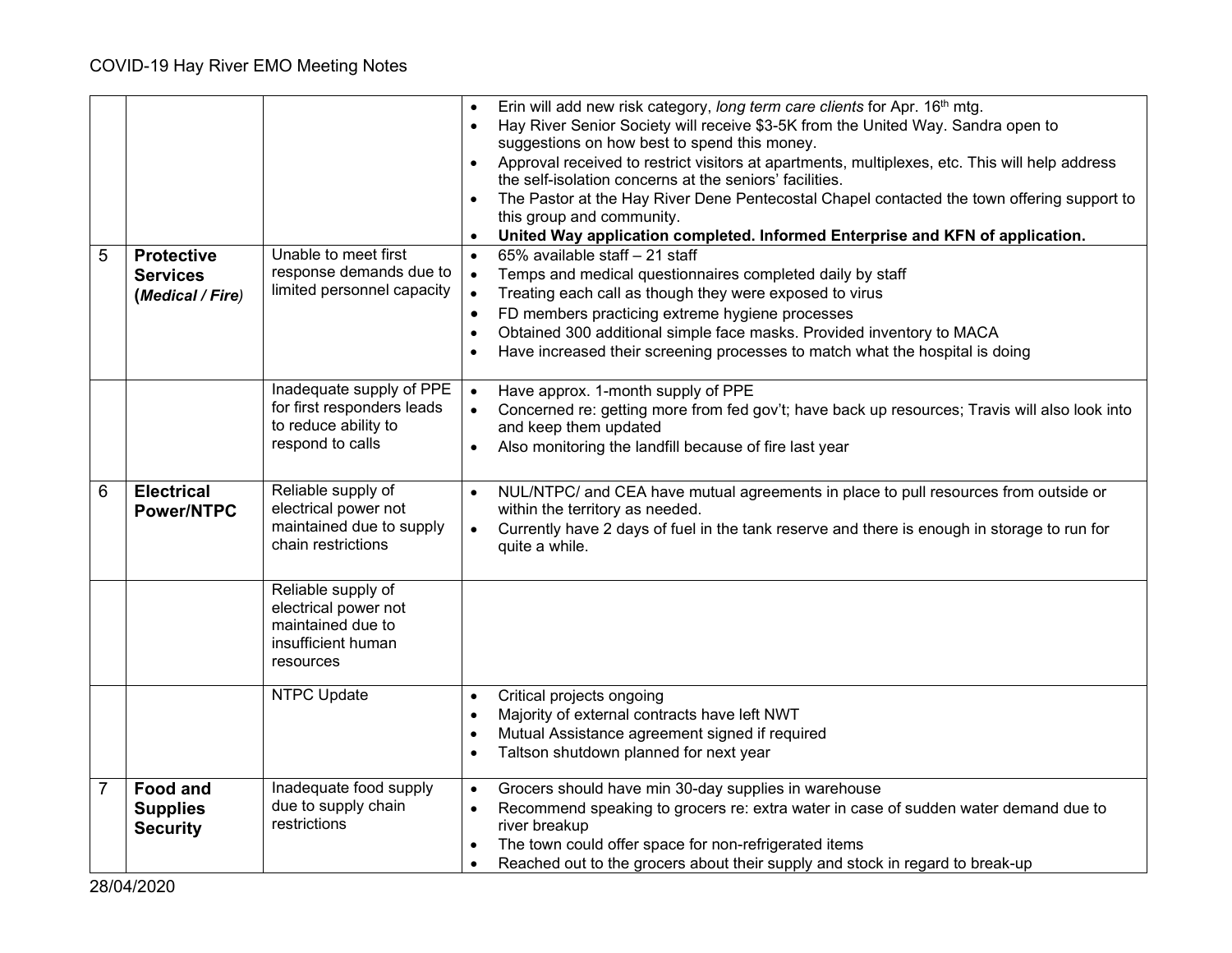|   |                                           |                                                                                       | Ensure town food supply is not impacted by food re-supply for MTS, Coast Guard etc. R.<br>Bouchard to contact both grocers to confirm no local concerns and report back at the next<br>meeting - Super A indicated no specific concerns with shortages but noted there has been<br>delivery delays with some grocery items; Awaiting a response from Northmart.<br>Liquor Regulations Act amended to now limit alcohol purchases<br>$\bullet$                                                                                                                                     |
|---|-------------------------------------------|---------------------------------------------------------------------------------------|-----------------------------------------------------------------------------------------------------------------------------------------------------------------------------------------------------------------------------------------------------------------------------------------------------------------------------------------------------------------------------------------------------------------------------------------------------------------------------------------------------------------------------------------------------------------------------------|
|   |                                           |                                                                                       | Mayor Jameson spoke to Mr. Andrew Cassidy at ITI re: the agriculture supply due to the<br>temporary closure of the Cargill meat plant in High River, AB. A process is in place and<br>temporary arrangements have been made to allow the NWT to access meat from Prairie<br>Packers in La Crete. There is also a contingency plan in place in case of shortages.<br>Confirmed that local grocers can purchase directly from Provincially Inspected<br>facilities if they choose to.<br>Fish plant is moving forward and working with local fishers                                |
|   |                                           | Unable to meet public<br>food supply demand due<br>to hoarding purchases              | Mary to look into whether bulk buying is an issue; will also check GNWT and Gov't Canada<br>$\bullet$<br>websites re: preparedness material                                                                                                                                                                                                                                                                                                                                                                                                                                       |
| 8 | <b>Policing and</b><br><b>Enforcement</b> | Not enough capacity to<br>enforce orders and public<br>security                       | Contingency plans in place; additional members in division can be redeployed if needed<br>$\bullet$<br>Working with Public Health Officer re: Quarantine Orders<br>RCMP can only offer assistance and this is limited<br>To date: RCMP has assisted with 1 inspection<br>Brought in a relief member from Yellowknife<br>New inspectors recruited but currently no update or plan on increasing enforcement in<br>smaller communities<br>Gov't currently working through protocol on how the RCMP can play greater role in<br>enforcement; more info to follow in the coming weeks |
|   |                                           | Inadequate supply of PPE<br>for law enforcement<br>leading to inability to<br>respond | Currently have a good supply of PPE; headquarters in YK managing the inventory for HR<br>$\bullet$<br>detachment                                                                                                                                                                                                                                                                                                                                                                                                                                                                  |
|   |                                           | <b>ENR Update</b>                                                                     | Business as usual - is an essential service<br>$\bullet$<br>Preparing for fire season<br>Available to address any wildlife concerns<br>Office is closed to public<br>$\bullet$<br>Activating emergency call line May 1<br>Developing safe work practices for workers during fire season.<br>Enforcement work will continue through the summer.<br>ENR to be part of new enforcement team; received official appointments this week.                                                                                                                                               |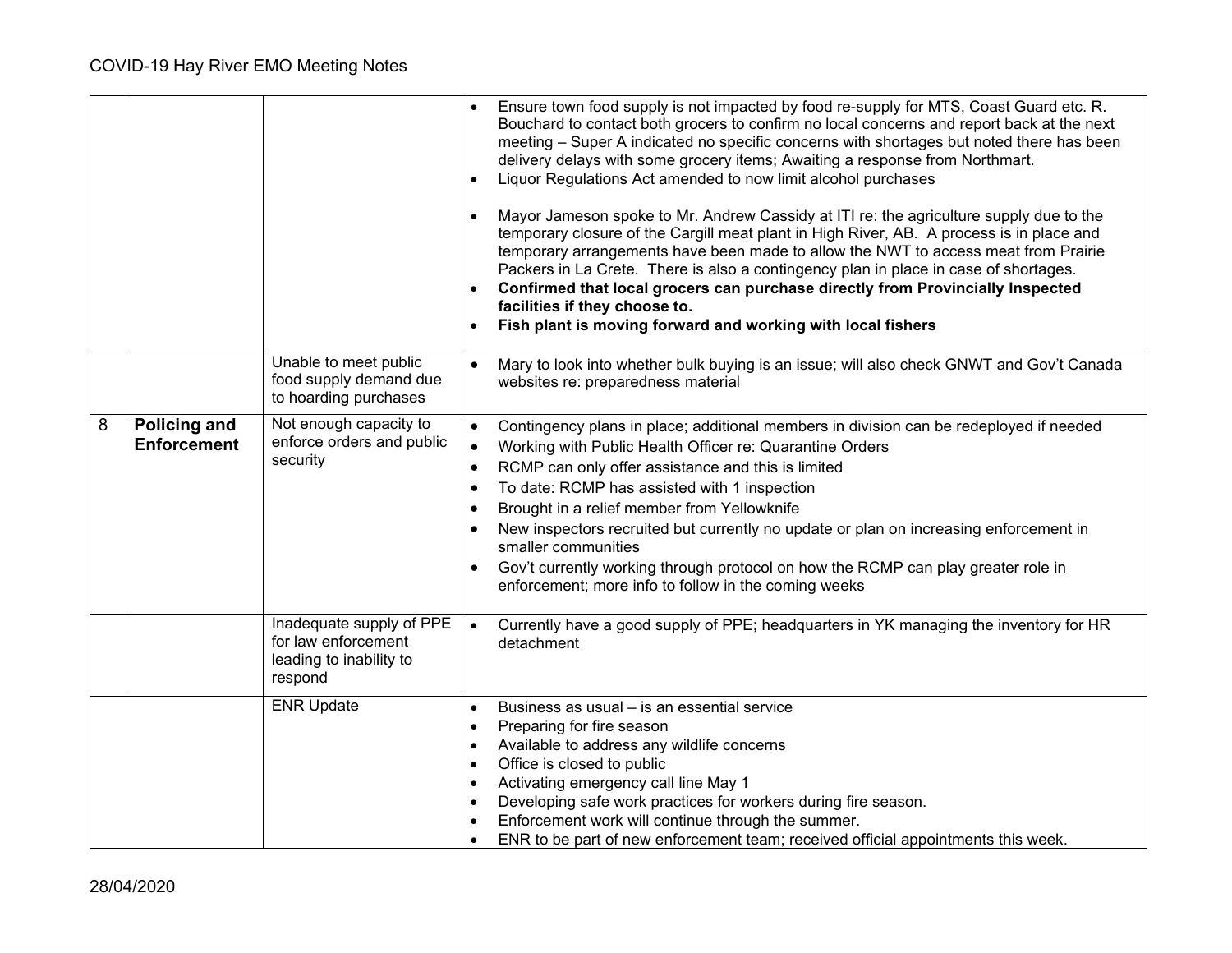|       |                                     |                                                                                                                                                                                                         | Actively responding to calls and complaints; presently have 3 staff but may need additional<br>as calls increase.<br>N. McCowan reported his team currently doing shift work at the checkpoint in Enterprise;<br>have not been deployed to the enforcement team yet.                                                                                                                                                                                                                                                                                                                                                                                                                                                                                                                                                                                                                                                                                                                                                                                                                                                                                                                                                                                                                                                                                                                                                                                                                                                                                                                                                                                                                                                                                                                                                                                              |
|-------|-------------------------------------|---------------------------------------------------------------------------------------------------------------------------------------------------------------------------------------------------------|-------------------------------------------------------------------------------------------------------------------------------------------------------------------------------------------------------------------------------------------------------------------------------------------------------------------------------------------------------------------------------------------------------------------------------------------------------------------------------------------------------------------------------------------------------------------------------------------------------------------------------------------------------------------------------------------------------------------------------------------------------------------------------------------------------------------------------------------------------------------------------------------------------------------------------------------------------------------------------------------------------------------------------------------------------------------------------------------------------------------------------------------------------------------------------------------------------------------------------------------------------------------------------------------------------------------------------------------------------------------------------------------------------------------------------------------------------------------------------------------------------------------------------------------------------------------------------------------------------------------------------------------------------------------------------------------------------------------------------------------------------------------------------------------------------------------------------------------------------------------|
| $9\,$ | <b>Transportation</b>               | Airport and highways<br>operational but with<br>checkpoints in place to<br>restrict access and<br>document incoming traffic<br>to community while<br>ensuring self-isolation<br>protocols are followed. | NWT borders closed a few weeks ago<br>$\bullet$<br>Checkpoints in place and working well - Info is being relayed to health groups re: self-<br>isolation forms etc<br>Concerns surrounding border control at Fort Chipewyan after river breakup<br>Winter schedule in place that offers social distancing - will most likely continue schedule<br>$\bullet$<br>through pandemic<br>Airport is still operational<br>$\bullet$<br>Checkpoints still going well at borders, as well as firm self-isolation protocols in place at<br>$\bullet$<br>airport                                                                                                                                                                                                                                                                                                                                                                                                                                                                                                                                                                                                                                                                                                                                                                                                                                                                                                                                                                                                                                                                                                                                                                                                                                                                                                             |
| 10    | <b>Emergency</b><br><b>Services</b> | High water levels<br>associated with river<br>break-up force evacuation<br>of Vale Island Residents                                                                                                     | Meeting today at town office to discuss evacuation procedures etc.<br>Identifying resources and working through processes; planning to have more information for<br>the plan end of next week and ready to execute<br>Is arena an option to house people in the event of an emergency?<br>$\bullet$<br>Had an internal planning committee and ensure safe practices are in place.<br>$\bullet$<br>Beginning to execute the plan. Updating information packages and options for circulating.<br>$\bullet$<br>Planned public communication for later this week.<br>Identified back up for planning team members. Setting up a virtual command center.<br>$\bullet$<br>Setting up monitoring equipment<br>Urgent need to have accommodations in place between April 27 - May 15; working with<br>MACA, Rangers, Housing Corporation and National Defense for solutions<br>Communication sent out to the public this week re: evacuation scenarios<br>$\bullet$<br>Hope to have results of Vale Island survey by end of the week<br>٠<br>Ross keeping an eye on water levels; will have ice readings today or tomorrow<br>$\bullet$<br>Preparedness packages to be sent to Vale Island residents next week<br>Currently, targeting 120 rooms in hotels/apts. to be available; 30 households have access to<br>RVs, still require housing for approx. 40 more.<br>To schedule a special meeting around break up preparedness before Tuesday and have<br>PHO representative in attendance.<br>Mayor Jameson to talk to MACA about using national defense to review and approve our<br>$\bullet$<br>plan<br>Glenn presented the emergency preparedness plan to the group and will provide<br>regular updates<br>Securing accommodations continues to be the primary focus; established 3 tier plan<br>which includes: 1) use of local hotels, 2) RV camp, 3) Yellowknife |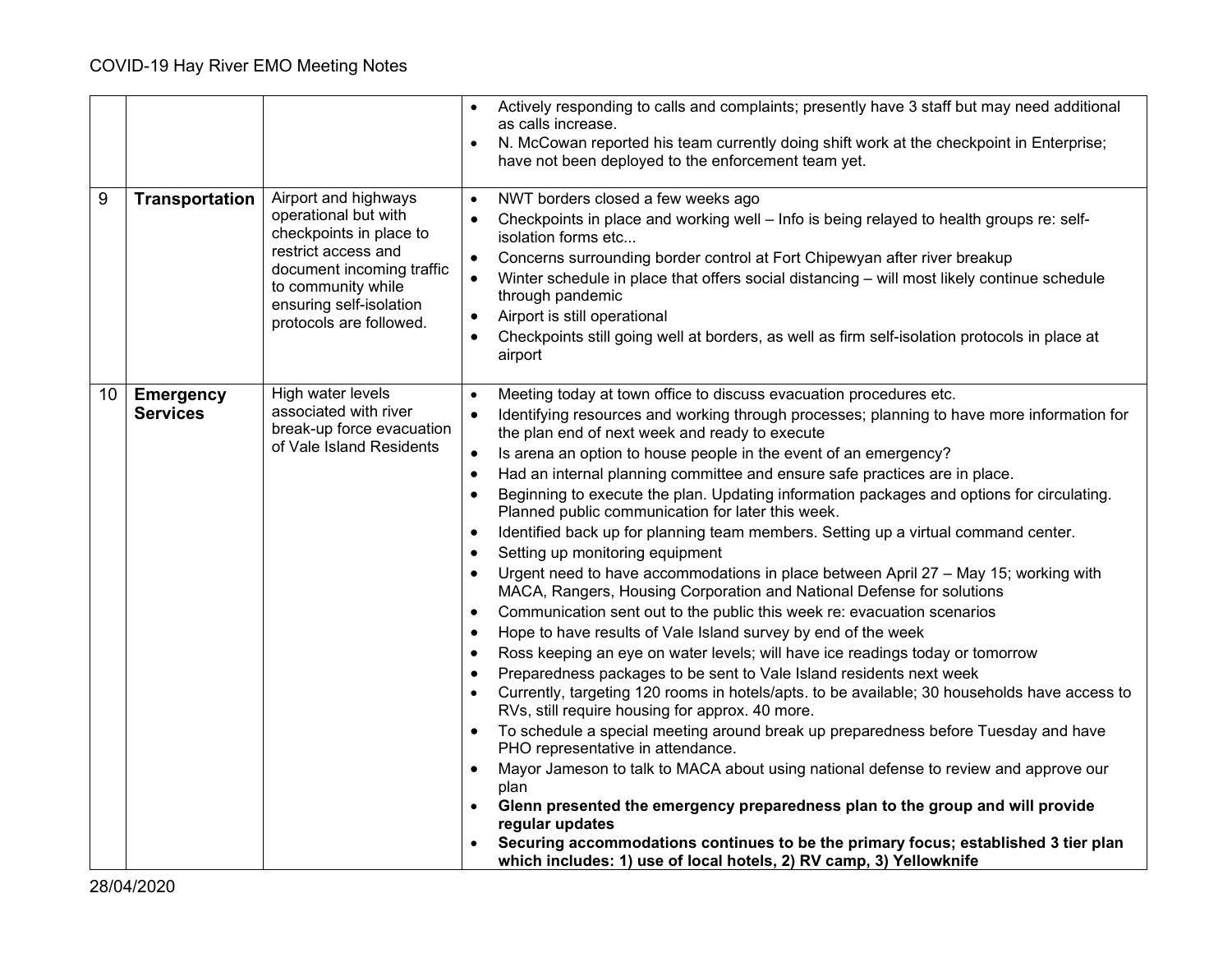|    |                                                     |                                                                                        | It was suggested to contact KFN for their flood response plan as it may also have an<br>impact on our accommodations and resources<br>HRHSSA can assist with the setup of evacuation registration center; Erin to send<br>contact name to Glenn<br>R. Bouchard asked about the transportation needs and if the hospital's wheelchair<br>accessible vehicle can be used. He and Erin to discuss.<br>R. Bouchard asked what the protocol is for calling a 'local state of emergency'. Mary<br>to seek clarification and provide an update.<br>MTS awarded tender for 12 self-contained units in new town from April 23 - June 30<br>$\bullet$<br>for self-isolation purposes<br>Mayor Jameson will talk to C. Bates re: MTS et al. possibly self-isolating before<br>entering the community (similar to Nunavut's protocol)<br>Mayor Jameson has also requested that non-residents be diverted to YK and Ft. Smith<br>for isolation during break-up timeframe - will follow up.<br>Ross provided the following update on current conditions:<br>○ RCMP taking pictures at Chinchaga, big change from Apr. 12-19, snow disappearing<br>and levels starting to rise (.8m)<br>Nothing significant at border; water on top of ice and along shoreline<br>$\circ$<br>Levels stagnant further up the river<br>$\circ$<br>No changes at Paradise Valley; cameras working great<br>$\circ$<br>Water levels rising at Hay River but not a concern as of yet<br>$\circ$<br>Ice thicker at NTCL<br>$\circ$<br>Pressure Ridge not a problem at this time; ice on lake is still fairly thick<br>$\circ$<br>No camera at Pine Point bridge; West Channels to be up and running by end of this<br>$\circ$<br>week<br>Conrad Baetz attended meeting on behalf of CPHO.<br>Availability of rooms for potential evacuation is possible - can only reduce the<br>$\circ$<br>number of self-isolating rooms. (From 55 down to 25)<br>Ross provided update on current conditions:<br>Not a lot of change from Tuesday's report<br>$\circ$<br>One sensor giving issues on West Channel bridge - to look into<br>$\circ$<br>Business passes delivered to those living on Vale Island<br>$\circ$<br>Hay River Basin numbers are average<br>$\circ$<br>Expecting minor rain/some sun over the next few days. Hay River expecting<br>$\circ$<br>between 3-6 cm of snowfall on Sunday. |
|----|-----------------------------------------------------|----------------------------------------------------------------------------------------|-----------------------------------------------------------------------------------------------------------------------------------------------------------------------------------------------------------------------------------------------------------------------------------------------------------------------------------------------------------------------------------------------------------------------------------------------------------------------------------------------------------------------------------------------------------------------------------------------------------------------------------------------------------------------------------------------------------------------------------------------------------------------------------------------------------------------------------------------------------------------------------------------------------------------------------------------------------------------------------------------------------------------------------------------------------------------------------------------------------------------------------------------------------------------------------------------------------------------------------------------------------------------------------------------------------------------------------------------------------------------------------------------------------------------------------------------------------------------------------------------------------------------------------------------------------------------------------------------------------------------------------------------------------------------------------------------------------------------------------------------------------------------------------------------------------------------------------------------------------------------------------------------------------------------------------------------------------------------------------------------------------------------------------------------------------------------------------------------------------------------------------------------------------------------------------------------------------------------------------------------------------------------------------------------------------------------------------------------------------|
| 11 | <b>Water and</b><br><b>Waste</b><br><b>Services</b> | Not able to provide safe<br>delivery of water due to<br>human resource<br>restrictions | Business as usual while practicing safety protocols<br>$\bullet$<br>Back-up available if needed due to staffing shortages<br>$\bullet$<br>Public Works are prepared to inspect the flood gates and ravine. M. Auge to report back<br>$\bullet$<br>when complete.<br>Due to flooding at Peace River on the weekend, Public Works will ensure reservoirs are<br>ready etc.                                                                                                                                                                                                                                                                                                                                                                                                                                                                                                                                                                                                                                                                                                                                                                                                                                                                                                                                                                                                                                                                                                                                                                                                                                                                                                                                                                                                                                                                                                                                                                                                                                                                                                                                                                                                                                                                                                                                                                                  |